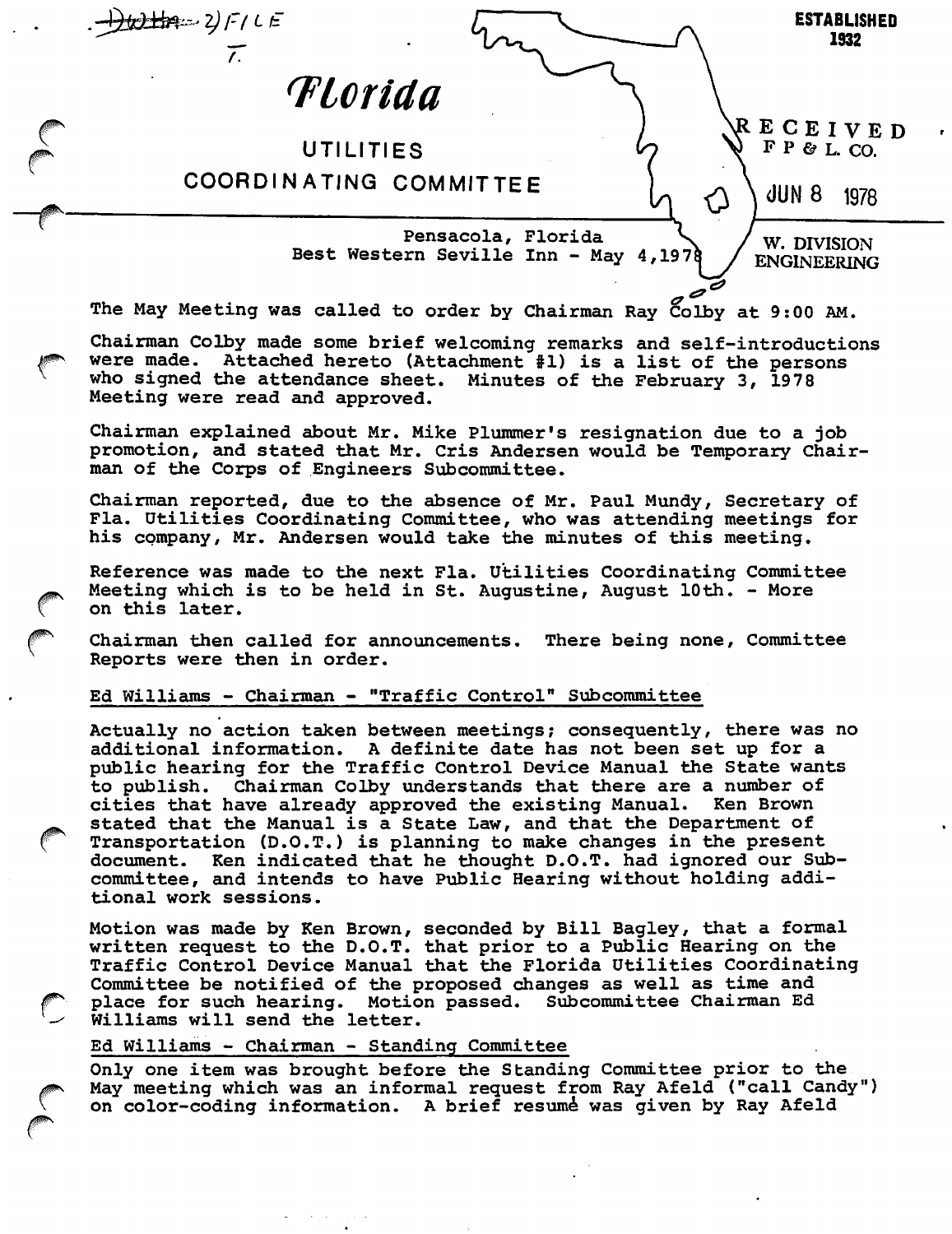MINUTES FLA. UTILITIES COORDINATING COMMITTEE MEETING PAGE TWO

on the advantages of using standard field marking color-codes and descriptive material was circulated.

Assignment of colors are as follows:

| Red          | - Electric                                  |
|--------------|---------------------------------------------|
| Yellow       | - Gas, Chemicals, etc.                      |
| Orange       | - Telephone, etc.                           |
| <b>Green</b> | - Sewer System                              |
| <b>Blue</b>  | - Water                                     |
| <b>Brown</b> | - Treated Waste Water (St. Petersburg only) |

After some lengthy discussion, Ray Afeld commented he had touched base with a number of utilities throughout the State, and they had indi cated they would, not object to the proposed color-coding as presented as long as all others are complying. However, one problem was iden tifying that because of the area served in by both Florida Power and Florida Power and Light, the only way they could accept the proposed color-code would be if it were a standard throughout the State. That<br>is the purpose of bringing this to your Committee for adoption. Those is the purpose of bringing this to your Committee for adoption. areas that have approved the proposed color-code are; Dade County Public Works, St. Petersburg Public Works, Ft. Lauderdale (one call system - five county area), District One of State Liaison Committee.

After some additional discussion, motion was made by Ken Brown,seconded by Stan Pounds, for the Fla. Utilities Coordinating Committee to adopt the color-code as presented by Ray Afeld (see Attachment #2) and re scind the color-code adopted in 1969. Motion carried.

### Ken Brown - Chairman - "Joint Use" Subcommittee

The Committee's proposed Joint-Use Agreement had been approved and returned by Mr. E. Salley of D.O.T. (See Attachment #3). Mr. Brown recommended that each utility should have their legal review the agreement and determine if anything is to be added or deleted. haps at the next Fla. Utilities Coordinating Committee Meeting a motion can be made to adopt the Agreement. Mr. Brown said that the Insurance Clause was the main source of debate, but this agreement covers the subject much better than the previous agreements. Mr. covers the subject much better than the previous agreements. Brown summarized the various problems encountered with the Insurance Clause.

### Ken Brown - Chairman - "Accommodation Guide" Subcommittee

Copies of the minutes of meeting in Tallahassee, Florida of April 19, between D.O.T. and Subcommittee on "Accommodation Guide" were handed out (see Attachment #4). After a brief discussion on the minutes of the Subcommittees, Mr. Brown indicated that there would be another Subcommittee Meeting within the next two weeks, and that the members would be notified of the time and place.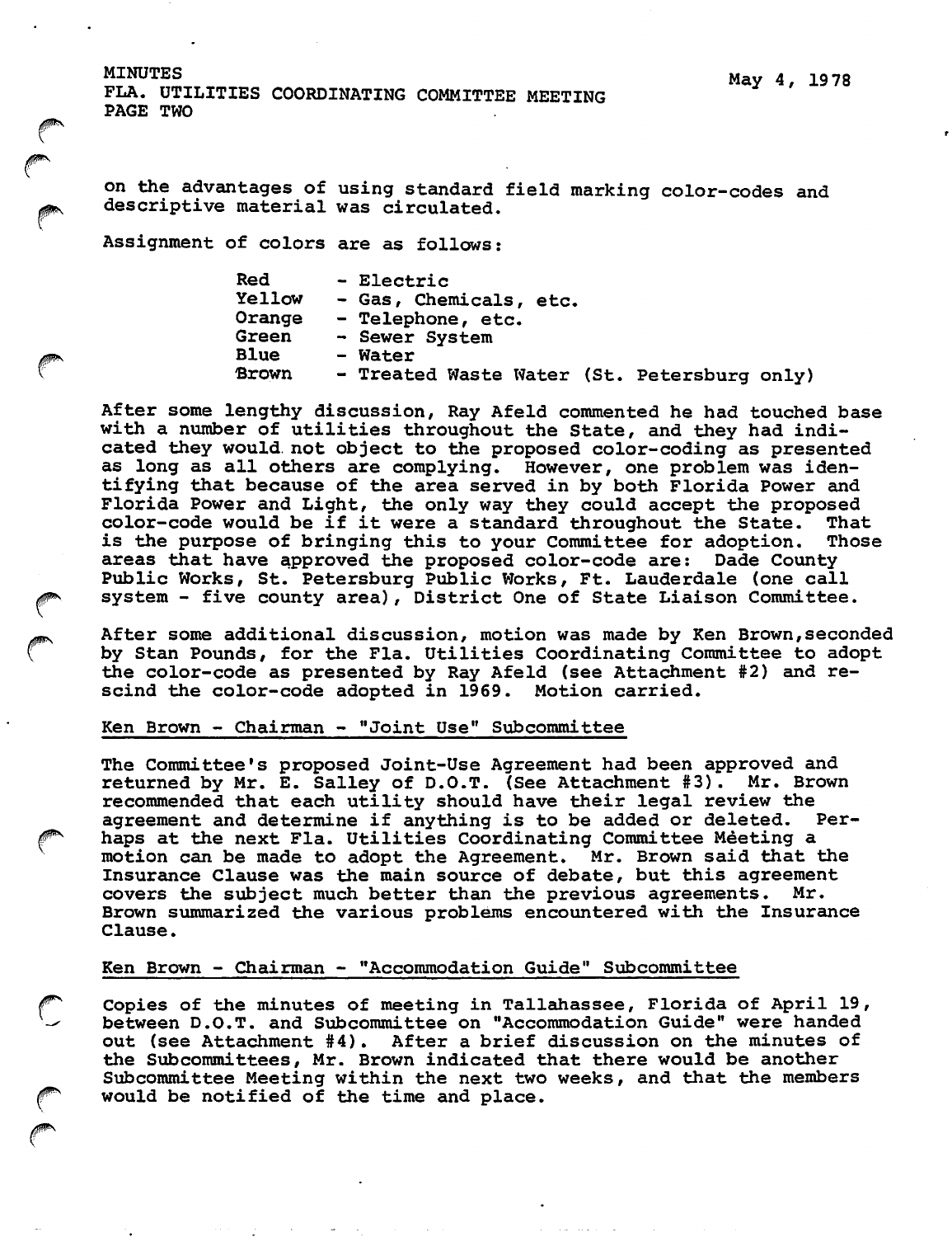#### MINUTES

This work session would be to make recommendations for changes to the entire Guide. Mr. Colby suggested that if anyone has a problem with the "Accommodation Guide" to write up what those problems are along with recommendations or suggestions, and improvements and submit them to the Subcommittee or its chairman. Ken Brown. (Mr. Colby also commented that the D.O.T. representatives who attend these meetings are also invited to make comments and recommendations.)

## Walter Anderson - Chairman - "Jacking and Boring" Subcommittee

As a result of the mailing to the membership of the latest revision of the Jacking and Boring Guide, there were only two responses re ceived; one from a gas company which was comprehensive, and the other from a power company with minor remarks. Because this revision of the Guide was the first to include the use of plastic conduit by the jacking and boring method, and the comments received from the gas and power company, your Subcommittee felt that additional time was needed before final draft could be presented to the full Committee for approval. Mr. Anderson requested if any of the utilities had any concerns with the proposed Guide as submitted with the minutes of the February Meeting, please communicate them to him or any Committee member as soon as possible, so they could be incorporated in the final draft.

#### Chuck Hanle - Chairman - "Pedestrian Guard" Subcommittee

Meeting was held in Ft. Lauderdale, March 22nd, during which recom mendation was made for an addition to the drawing. Copy of the drawing (Attachment #5) and photographs were displayed. From a structural and safety standpoint approval was stamped by consulting engineer. Chuck Hanle made a motion, seconded by Ken Brown, to take this design to the Public Service Commission, Tallahassee, to be adopted as a standard for the State. Motion carried. Mr. Hanle was commended by the membership for a "job well done."

#### David Lapham - Chairman - "Chapter 17-153" Subcommittee

This bill is to be acted upon by both the Senate and House. House Bill #HB1609 is attached (Attachment #6). A similar Bill #SB901 has been filed in the Senate. Mr. Lapham explained the progression of the proposed amendment through the committees and Legislature. He added that if there are any questions at this stage, it would be difficult to make changes prior to passing. If there are any com ments to be made, please get in touch with David Lapham or Chairman Ray Colby for possible revisions for next year's Legislative Session.

»

House Judicial Committee of Florida Members are: Chairman Billy Joe Rish, Vice Chairman Ron Richmond, Gwen S. Cherry, Helen G. Davis, Earl Dixon, Pat Frank, Lawrence R. Kirkwood, Richard H. Langley, Charles C. Papy, Barry Richard, and James H. Thompson. If any member knows these representatives, please contact them in an effort to have the proposed #HB1609 passed this Session.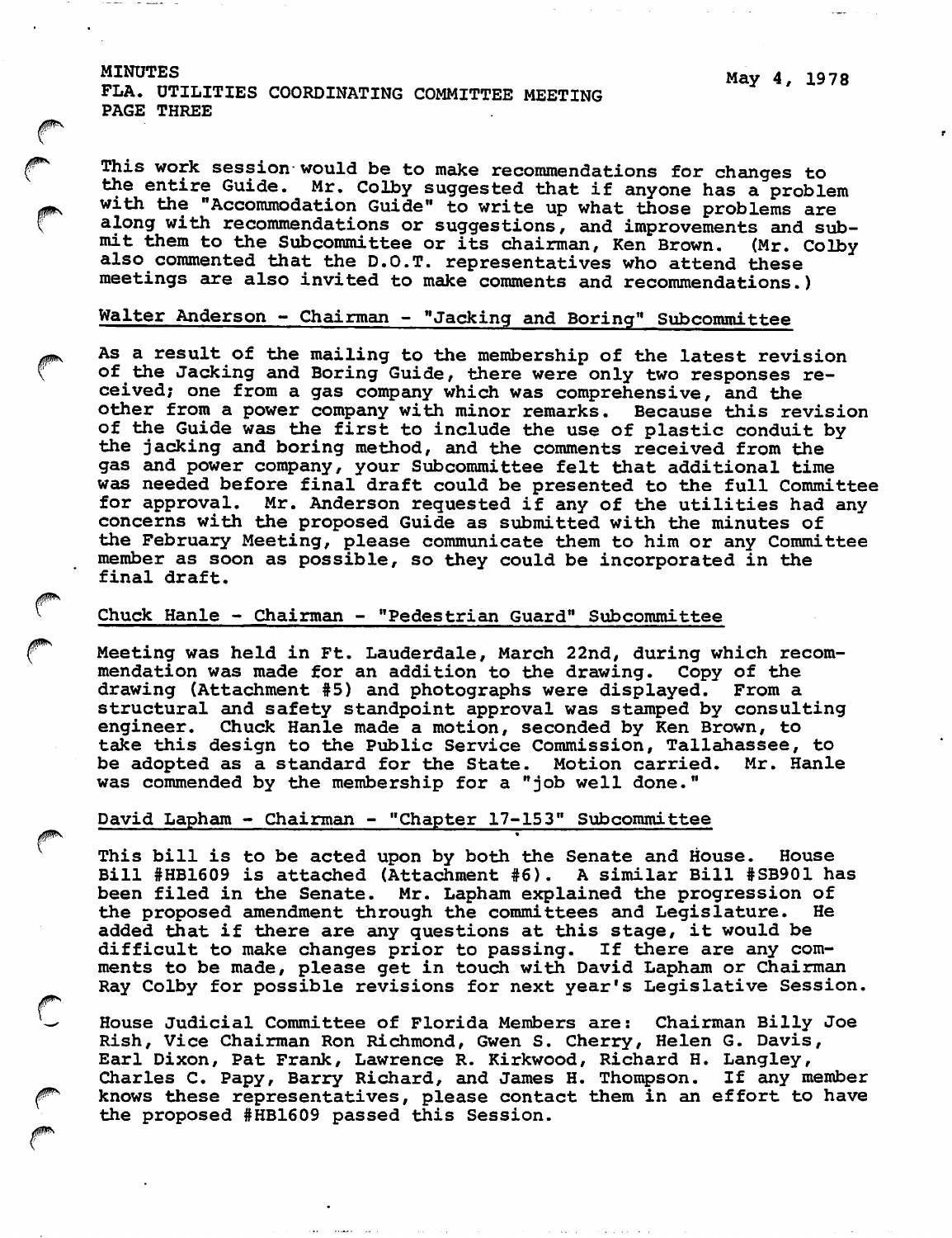MINUTES FLA. UTILITIES COORDINATING COMMITTEE MEETING PAGE FOUR

# Cris Andersen - Temporary Chairman - "Corps of Engineers" Subcommittee

No report to be made at this meeting, but plans are being prepared for the Joint Educational Workshop on Permits and Procedures. Tom Jones of Southern Bell was appointed to serve on this Committee, to which he aquiesced. A report will be forthcoming at the next meeting.

Our guest speaker, Mr. Keller from the Accounting Department of D.O.T. was unable to make connections, and hopefully will be able to give his program at some future date.

#### NEW BUSINESS

It was reported that the next Florida Utilities Coordinating Committee Meeting will be held in St. Augustine, Thursday, August 10th at 9:00 A.M. This will be a joint meeting with the American Right-of-Way, Chapter 26, at the Ponce de Leon Motor Inn, U.S. 1, North. A block of rooms has been set aside for our membership. Brochures and reservation cards are attached. Phone reservations may be made to (904) 824-2821. Be sure to identify yourself as a member of the Florida Utilities Coordinating Committee for the special room rates - \$22.00 Single and \$26.00 Double. Sponsor has not been obtained at this time for this meeting.

Membership expresses its appreciation to the Gulf Power Company who hosted this Meeting.

The next meeting will be held August 10, 1978 in St. Augustine, Florida.

RESPECTFULLY SUBMITTED,

Cris D. Andersen Temporary Secretary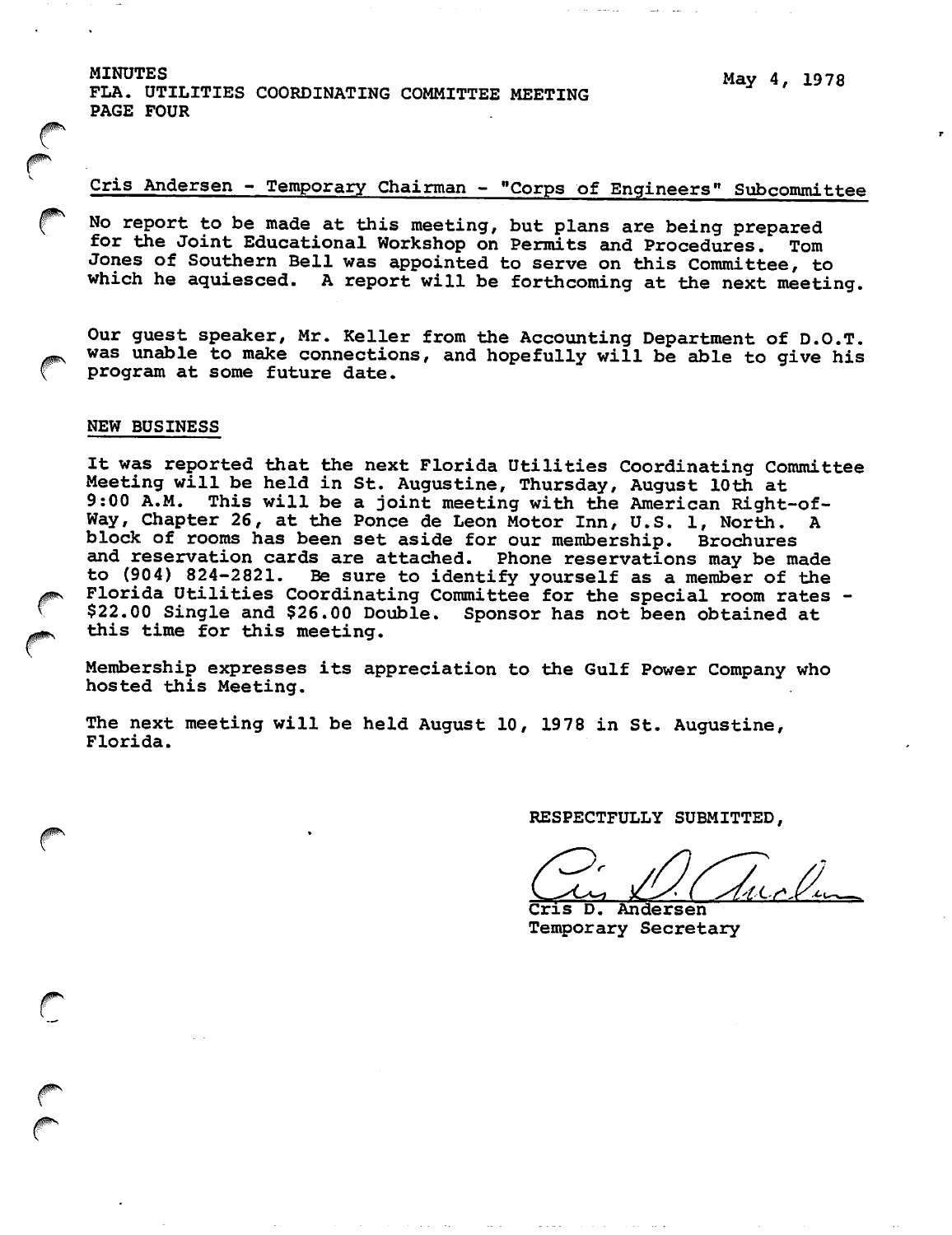MEETING

 $5/5/78$ 

Very Clothy Fla Gus Co. 33 646 AOS V CID. ALDERSEN JAY ELECT. ALTH. 904 633 4816  $DoI.$ V. Vow Montford  $904$  488 - 8866 a a a  $\sqrt{\phantom{a}$ Richard Eddleman D.O.T.<br>1.36 N Fra AVE<br>Vocusia County Derawn V JAMES E. NUTALL  $9c4 - 73c + 27c0$ Peoples GAS SysTem  $N:$  Migni VEAVE LAPHAM V WALTER ANDERSON FLA, PULER & LIGHT SARASLTA Fla Gas TRANSMUSAN Wintac fail Gene Goheing  $v_{\perp}$  Ed WILLIAMS Scythen Bill  $M1112$ BOB DRUTON -17/OF PENSACOUN-GAS  $436 - 4251$ V CARLTON GRAY Fla Public Service Coux. 904 - 488 850[ Fla. Power Corp.  $\overline{M}$  Horace M. Environ, Jr. 813-866-5342  $\sqrt{C}$ , H. AND REWS  $D.0.7.$  CHIPLEY  $638 - 0250$ V Ted. Spangenberg IT DOT. Chipley  $909 - 638 - 6250$ V RH BARNARD  $478 \times 730$  $D. o. F$  PersAcarA  $G$ *url Power* Vous Fre Villon Scheffeld  $\hat{R}_{\rm{max}} = 10^{10}$ V FERRY BANKESTER Vilathantlunter Velosia County 904-736-2700 V Douglas Everlove  $C_1 + y_0$  of  $S_1 + y_0 + z_1 z_2 z_3 - 851 - 893 - 7291$ V KEV EVENS BEY OF BOROUS  $-4.3 - 4.257$  $\alpha$   $\alpha$ S Charles Paatarsa  $436 - 4257$  $Flo.$ Tower 's Light Co.  $\sqrt{2\pi}$   $\frac{1}{2}$   $\frac{1}{2}$   $\frac{1}{2}$   $\frac{1}{2}$   $\frac{1}{2}$   $\frac{1}{2}$   $\frac{1}{2}$   $\frac{1}{2}$   $\frac{1}{2}$   $\frac{1}{2}$   $\frac{1}{2}$   $\frac{1}{2}$   $\frac{1}{2}$   $\frac{1}{2}$   $\frac{1}{2}$   $\frac{1}{2}$   $\frac{1}{2}$   $\frac{1}{2}$   $\frac{1}{2}$   $\frac{1}{2}$   $\frac{1}{2}$  552.4430 David HINCOMAN Gult Power Co. - Parama  $763 - x601$  $\mathbb{C}$ Views J Rowillier Guit Power Co. (P.C.)  $763 - 7601$ PEN 5\* 434 · 825 | V CLIFF BLANCHARD GULF POWER CO. V John E Phomas UNderground UTILITIES NOTIFICATION CENTER 264-6878  $813 - 839 - 8881$ hay afill "call cardy" center V Jim DUNNING JAUF POURLINGEN,  $484 + 3742$